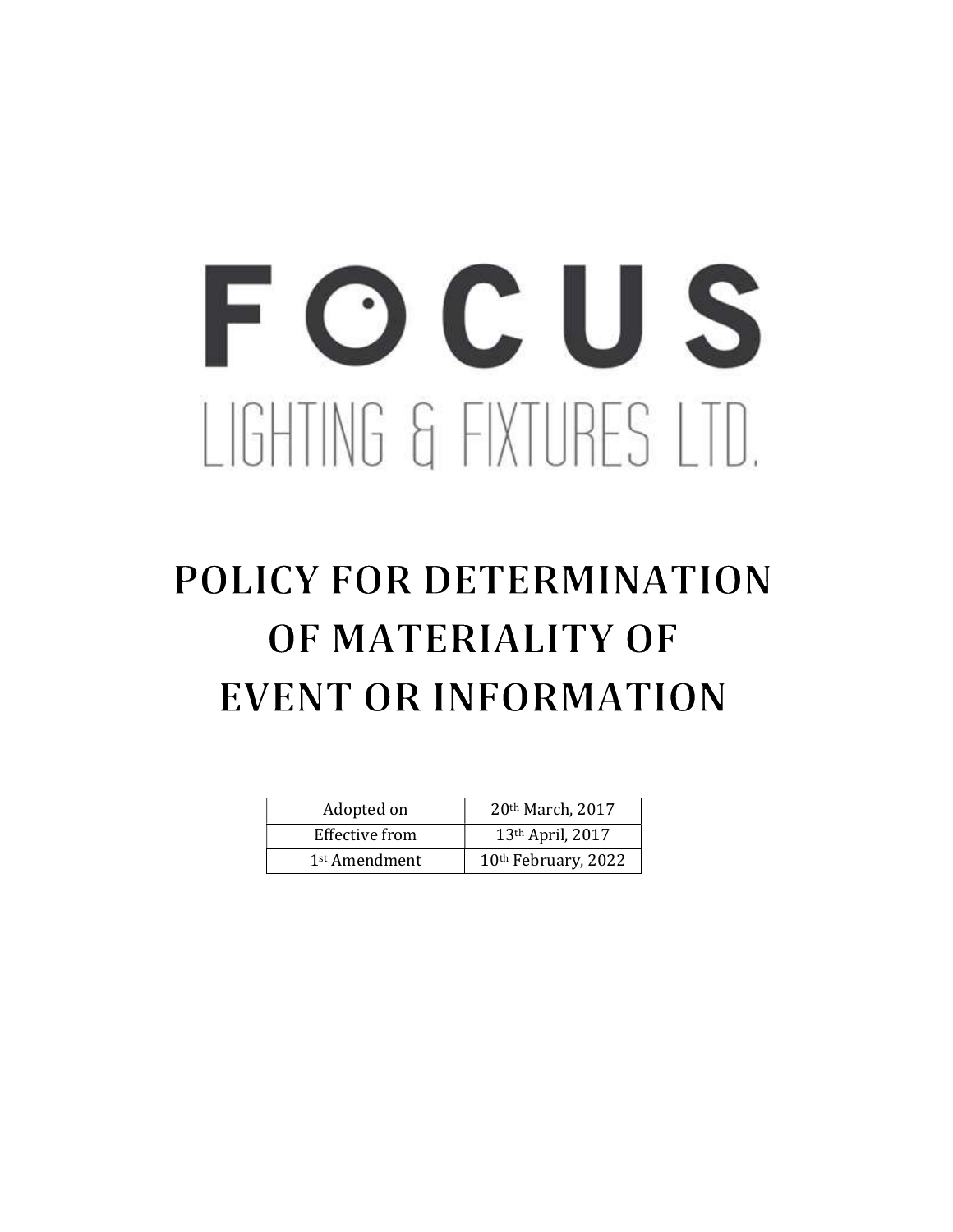#### POLICY FOR DETERMINATION OF MATERIALITY OF EVENT OR INFORMATION

#### 1. INTRODUCTION & APPLICABILITY:

This Policy for Determination of Materiality of Events or Information is aimed at providing guidelines to the management of Focus Lighting And Fixtures Limited, to determine the materiality of events or information, which could affect investment decisions and ensure timely and adequate dissemination of information to the Stock Exchange(s) (as hereinafter defined).

This Policy has been formulated in accordance with the current guidelines laid down by Securities Exchange Board of India under Regulation 30 of the SEBI (Listing Obligations and Disclosure Requirements) Regulations, 2015, with respect to disclosure of events and information.

The Board of Directors ("the Board") of the Company at its meeting held on February 10, 2022 accorded approval for amendment of "Policy on Determination of Materiality of Event". The Board shall review, and if found required, may amend this Policy from time to time.

#### 2. AUTHORIZATION:

The Board of Directors of the company has authorized the following Key Managerial Personnel in the order of priority for the purpose of determining materiality of an event or information and for the purpose of making disclosures to stock exchange(s) under regulation 30 of the SEBI (Listing Obligations and Disclosure Requirements) Regulations, 2015:

- Mr. Amit Vinod Sheth Managing Director,
- Mr. Tarun Udeshi Chief Financial Officer,
- Ms. Drashti Bhimani Company Secretary & Compliance Officer.

## 3. DISSEMINATION OF POLICY:

This Policy shall be hosted on the website of the Company.

#### 4. DISCLOSURE REQUIREMENTS:

All the events/information disclosed to the stock exchange(s) shall be uploaded on the Company's website for a minimum period of 5 years and thereafter as per archival policy of the Company (refer Company's Policy hosted on the website for Archival of Documents).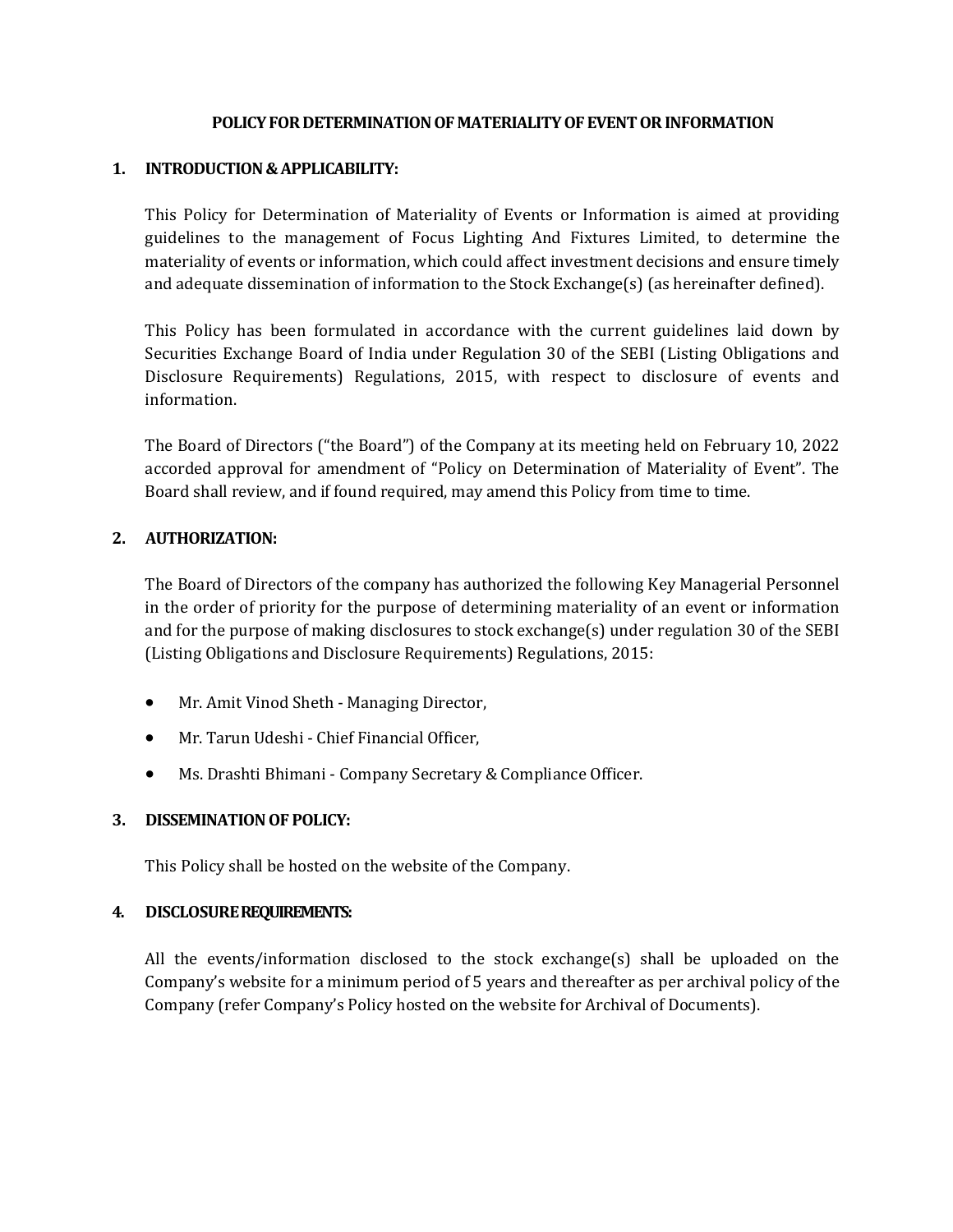#### 5. DETERMINATION OF MATERIAL EVENT/INFORMATION:

According to the proposals, materiality has to be determined on a case-to-case basis depending on the specific facts and circumstances relating to the event / information. A particular event / information would be considered as material in nature if it satisfies either of the criteria proposed below:

- Quantitative criteria calculated based on audited financial statements of the last audited financial year, would mean event/ information where the value involved or the financial impact:
	- exceeds five per cent of the gross turnover or revenue or total income, or
	- exceeds 20 per cent of the net worth, whichever is lower.
- Qualitative criteria would mean an event/ information:
	- the omission of which is likely to result in a discontinuity of information already available publicly, or
	- the omission of which is likely to result in significant market reaction if the said omission came to light at a later date, or
	- which in the opinion of the Board of Directors is considered to be material i.e. is significant to the operations or performance of a company.

If particular information or event in question satisfies any of the 'qualitative' or 'quantitative' criteria, the company would be under an obligation to disclose the same to the stock exchange.

## 6. DISCLOSURE TO THE STOCK EXCHANGE:

Events specified in Para A of Part A of Schedule III of the SEBI (Listing Obligations and Disclosure Requirements) Regulations, 2015 as follows are deemed to be material events and the company will make disclosure of such events to the Stock Exchange.

 $\triangleright$  The listed entity shall first disclose to stock exchange(s) of all events, as specified in Part A of Schedule III, or information as soon as reasonably possible and not later than twenty four hours from the occurrence of event or information.

Provided that in case the disclosure is made after twenty four hours of occurrence of the event or information, the listed entity shall, along with such disclosures provide explanation for delay: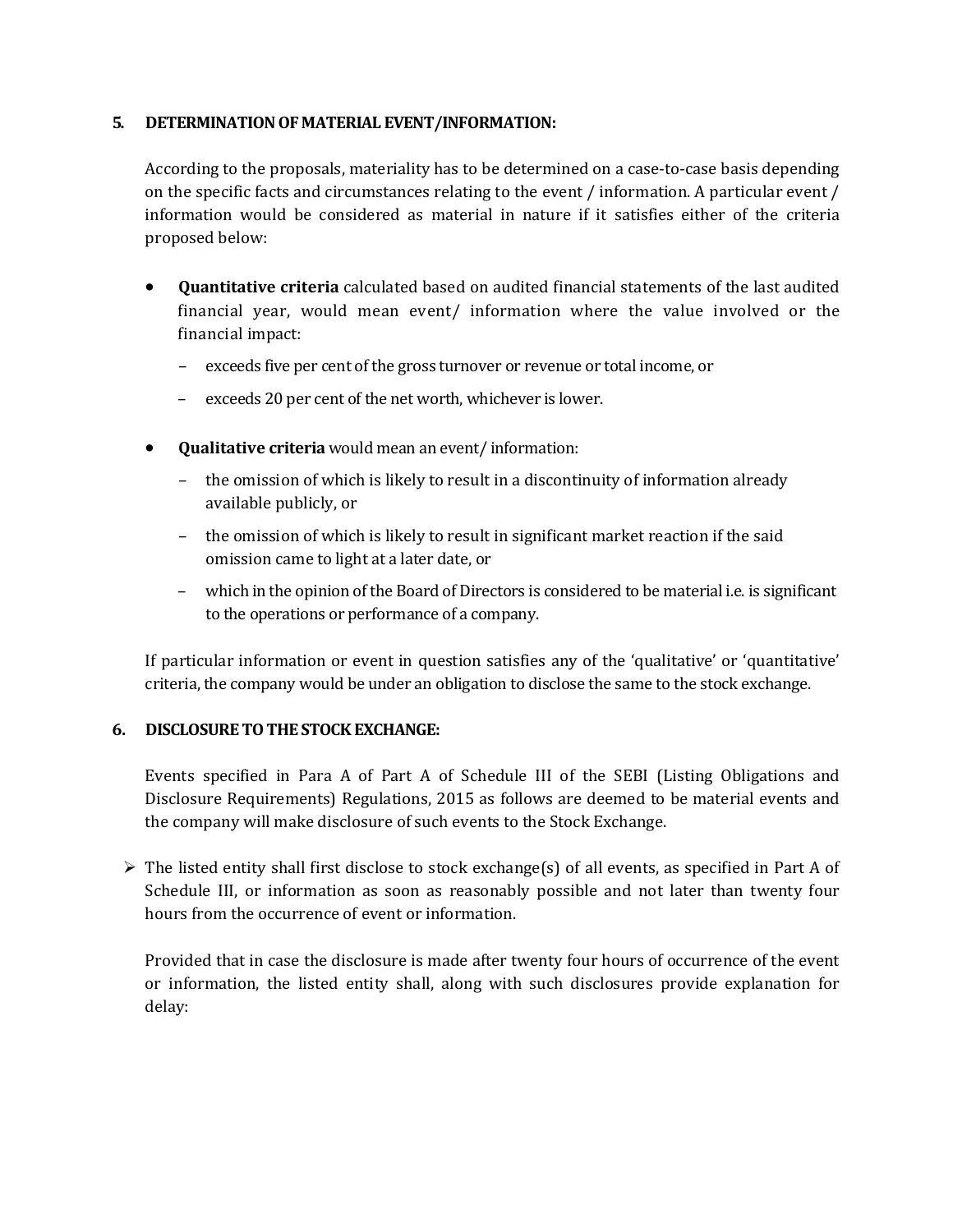# Para A. Events which shall be disclosed without any application of the guidelines for materiality as specified in sub-regulation (4) of regulation (30):

1) Acquisition(s) (including agreement to acquire), Scheme of Arrangement (amalgamation/ merger/ demerger/restructuring), or sale or disposal of any unit(s), division(s) or subsidiary of the company or any other restructuring.

Explanation: For the purpose of this sub-para, the word 'acquisition' shall mean:

- (i) acquiring control, whether directly or indirectly; or,
- (ii) acquiring or agreeing to acquire shares or voting rights in, a company, whether directly or indirectly, such that -
	- (a) the company holds shares or voting rights aggregating to five per cent or more of the shares or voting rights in the said company, or;
	- (b) there has been a change in holding from the last disclosure made under sub-clause (a) of clause (ii) of the Explanation to this sub-para and such change exceeds two per cent of the total shareholding or voting rights in the said company.
- 2) Issuance or forfeiture of securities, split or consolidation of shares, buyback of securities, any restriction on transferability of securities or alteration in terms or structure of existing securities including forfeiture, reissue of forfeited securities, alteration of calls, redemption of securities etc.
- 3) Revision in Rating(s).
- 4) Outcome of Meetings of the board of directors: The company shall disclose to the Exchange(s), within 30 minutes of the closure of the meeting, held to consider the following:
	- a) dividends and/or cash bonuses recommended or declared or the decision to pass any dividend and the date on which dividend shall be paid/dispatched;
	- b) any cancellation of dividend with reasons thereof;
	- c) the decision on buyback of securities;
	- d) the decision with respect to fund raising proposed to be undertaken
	- e) increase in capital by issue of bonus shares through capitalization including the date on which such bonus shares shall be credited/dispatched;
	- f) reissue of forfeited shares or securities, or the issue of shares or securities held in reserve for future issue or the creation in any form or manner of new shares or securities or any other rights, privileges or benefits to subscribe to;
	- g) short particulars of any other alterations of capital, including calls;
	- h) financial results;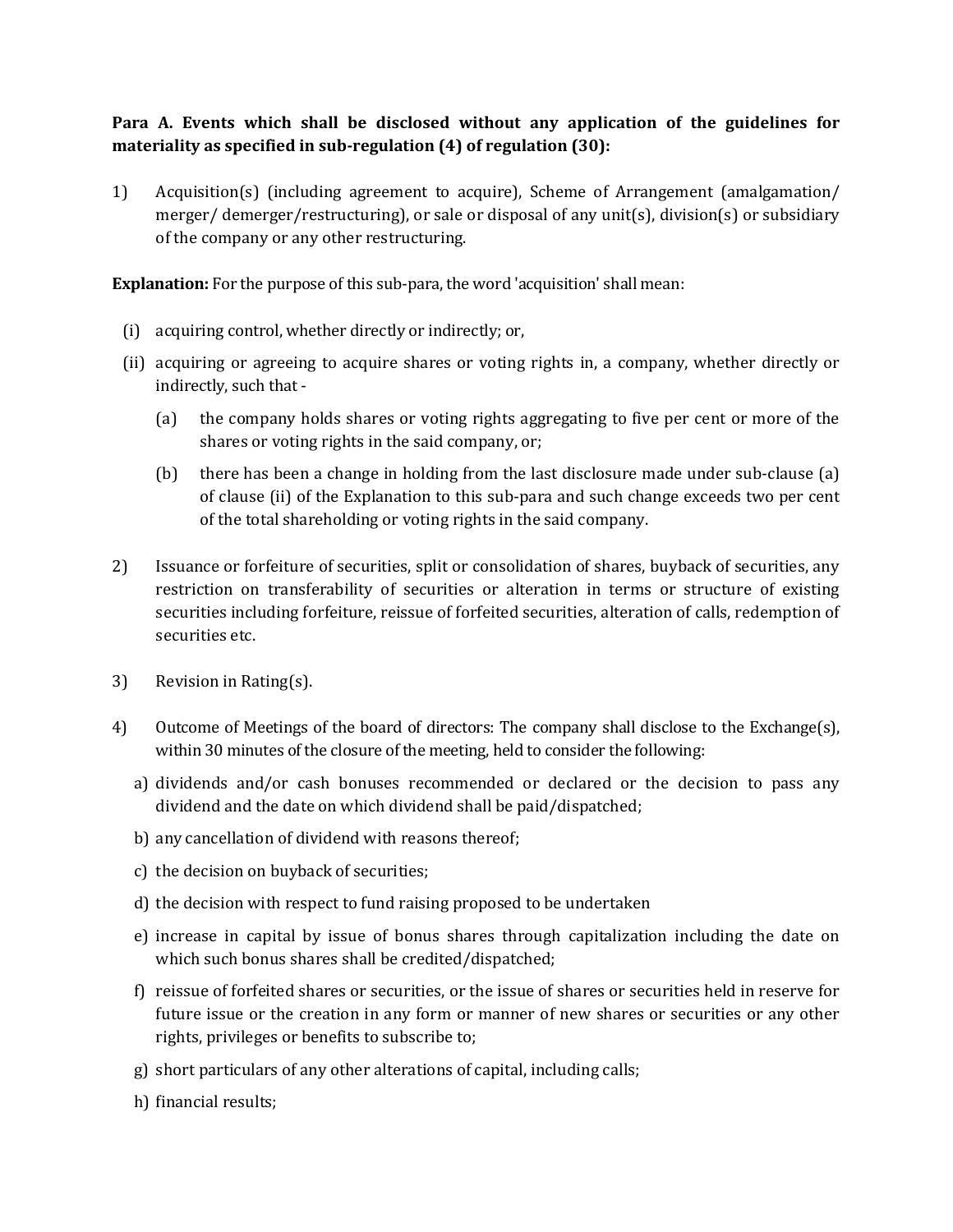- i) decision on voluntary delisting by the company from stock exchange(s).
- 5) Agreements (viz. shareholder agreement(s), joint venture agreement(s), family settlement agreement(s) (to the extent that it impacts management and control of the company), agreement(s)/treaty(ies)/contract(s) with media companies) which are binding and not in normal course of business, revision(s) or amendment(s) and termination(s) thereof.
- 6) Fraud/defaults by promoter or key managerial personnel or by company or arrest of key managerial personnel or promoter.
- 7) Change in directors, key managerial personnel (Managing Director, Chief Executive Officer, Chief Financial Officer, Company Secretary etc.), Auditor and Compliance Officer.
- 8) Appointment or discontinuation of share transfer agent.
- 9) Corporate debt restructuring.
- 10) One time settlement with a bank.
- 11) Reference to BIFR and winding-up petition filed by any party / creditors.
- 12) Issuance of Notices, call letters, resolutions and circulars sent to shareholders, debenture holders or creditors or any class of them or advertised in the media by the company.
- 13) Proceedings of Annual and extraordinary general meetings of the company.
- 14) Amendments to memorandum and articles of association of company, in brief.
- 15) Schedule of Analyst or institutional investor meet and presentations on financial results made by the company to analysts or institutional investors;
	- $\triangleright$  The company shall make disclosure of events specified in Para B of Part A of Schedule III of the SEBI (Listing Obligations and Disclosure Requirements) Regulations, 2015 which is as follows, based on application of the guidelines for materiality, as specified in sub-regulation (4) of the SEBI (Listing Obligations and Disclosure Requirements) Regulations, 2015:

# Para B. Events which shall be disclosed upon application of the guidelines for materiality referred sub-regulation (4) of regulation (30):

1. Commencement or any postponement in the date of commencement of commercial production or commercial operations of any unit/division.